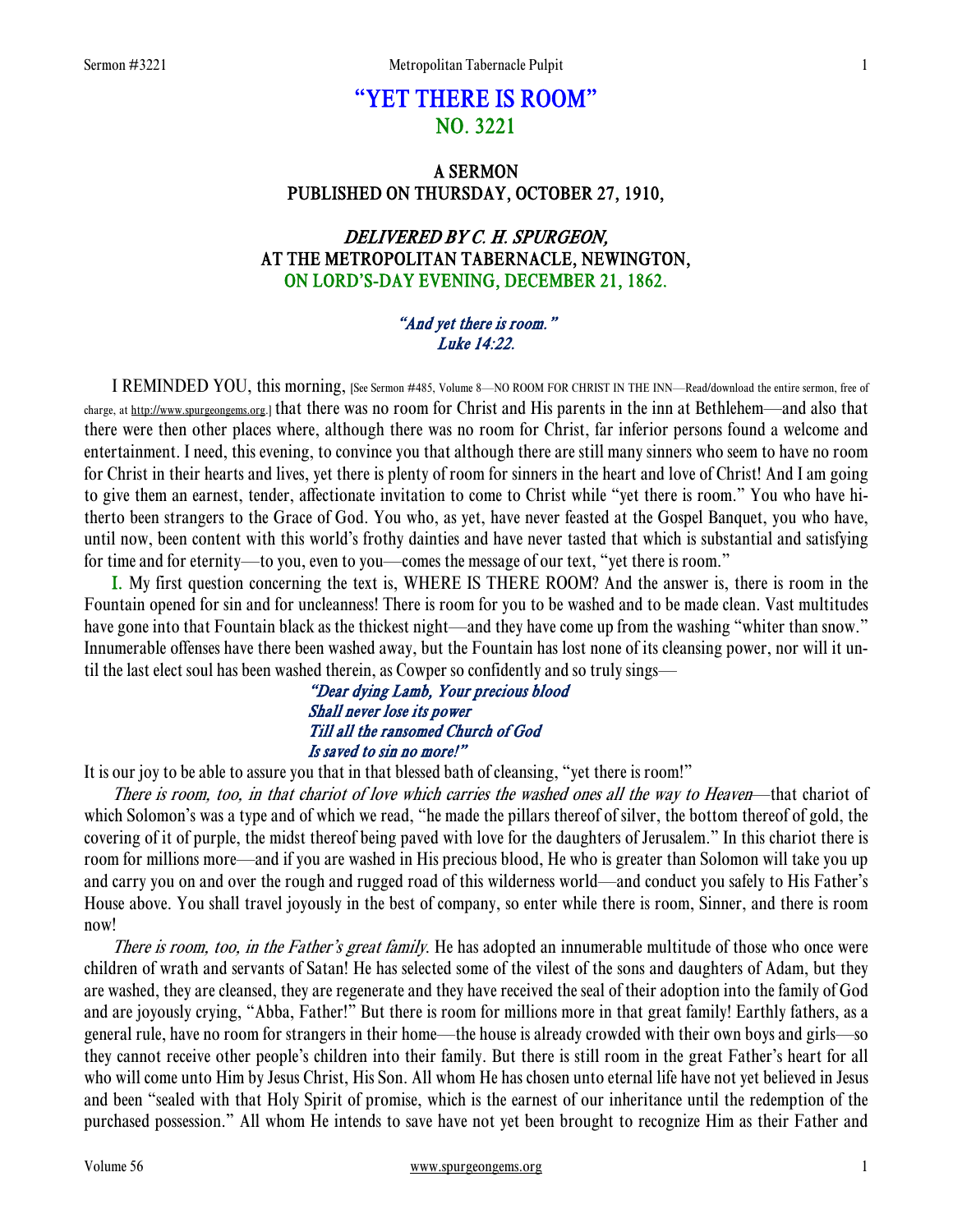their God, so again I say that there is still room in the great Father's heart for all who will come unto Him by Jesus Christ, His Son!

There is room, too, in the visible Church here below. We gladly welcome every new convert and we say to each one—

### "Come in, you blessed of the Lord, Stranger nor foe are thou! We welcome you with warm accord, Our friend, our Brother now."

"The Lord knows them that are His," but all that are the Lord's are not yet added to His visible Church. Thousands of them stray in the paths of sin—millions of them are as yet like jewels hidden away in the mire, or pearls lying many fathoms deep in the caverns of the sea! There is still room for more stars in the diadem that adorn the brows of the Church on earth! There is still room for more golden candlesticks to give her light. She still has room for many more children to be dandled on her knees and to suck at her breasts—use whatever metaphor we may, we can still say, in the words of our text—"yet there is room."

There is room, too, in the ordinances of God's House. There is room for you, Christian Brother or Sister, in the liquid tomb which is the emblem of your Savior's grave! You may be buried with Him by Baptism into death and rise from the baptistery in the likeness of His Resurrection, therefore to walk with Him in newness of life! There is room for you, too, at that Communion Table where, in eating bread and drinking wine, we spiritually eat Christ's flesh and drink His blood and so prove that He dwells in us and we dwell in Him.

 There is room for you at the children's table—you will not overcrowd us! We are not like the elder brother who was jealous because the prodigal was welcomed back to his father's house and his father's table. We shall have none the less enjoyment, but all the more, if you will come and join us at the feast of love—there is abundant room for you there.

Better, still, and more to your soul's solace, *there is room for you in Heaven*! The long procession has been streaming through the gates of pearl from the day when Abel, the protomartyr, entered the heavenly city, until this very moment, as I am speaking to you! The last emancipated soul has just flapped its wings for joy, left its mortal cage behind and entered into everlasting liberty! The redeemed from among men have been taking their appointed places before the Throne of God, waving their palms, wearing their crowns, playing their golden harps and singing their songs of victory! But there is still room in Heaven for many more! There are crowns there without heads to wear them and harps without hands to play them—and mansions without tenants to inhabit them and streets of gold that shall have something lacking until *you* have trodden them—if you are one of the Lord's own people. There is room for multitudes whom God has chosen—to come to swell the hallelujah chorus of the skies! It is very sweet even now, but it has not yet reached its full force and grandeur—it needs to have ten thousand times ten thousand voices added to the already mighty choir—and then the glorious chorus shall roll up to the Throne of God louder than the noise of many waters and as the voice of a great thunder, "Hallelujah! Hallelujah! Hallelujah! for the Lord God Omnipotent reigns! And He shall reign forever and ever!"

 What a dreary message I would have to deliver if I had to tell you that there was no room! Let me give you one or two illustrations. In passing over some of the more difficult passes of the Alps, the traveler sees small habitations by the side of the road, marked "Refuge No. 1," "Refuge No. 2," and so on, up to the hospice on the summit, and then down the other side more refuges similarly marked. When a storm comes on and the wind and snow beat into a man's face so that he cannot see his way, and he sinks more than knee-deep in the drifts—it is a happy circumstance for him that, perhaps a little way ahead, there is a refuge where he and others in the same plight may find shelter till hospitable monks come and take them to the hospice, or send them on their way! Imagine that one dark night the snow is pouring down, the flakes fall so thickly that you cannot see a star, the wind howls among the Alps and the poor traveler, nearly blinded, staggers up to the door of the refuge—but he sees outside of it a dozen or two other travelers all clustered together, nearly frozen to death, and they say to him—"The refuge is crammed! We can't get in, so we must perish, though we have reached the door of the refuge but there is no room for us inside." Ah, but I have no such bad news as that to bring to you tonight! Crowded as you are here, this great building has scarcely room enough to hold you—but the love of Christ is not so cramped that I need say to you, "There is no room here." "Yet there is room." All who are inside the refuge are but a small number compared with those who are yet to come for, in later and brighter ages, of which this is but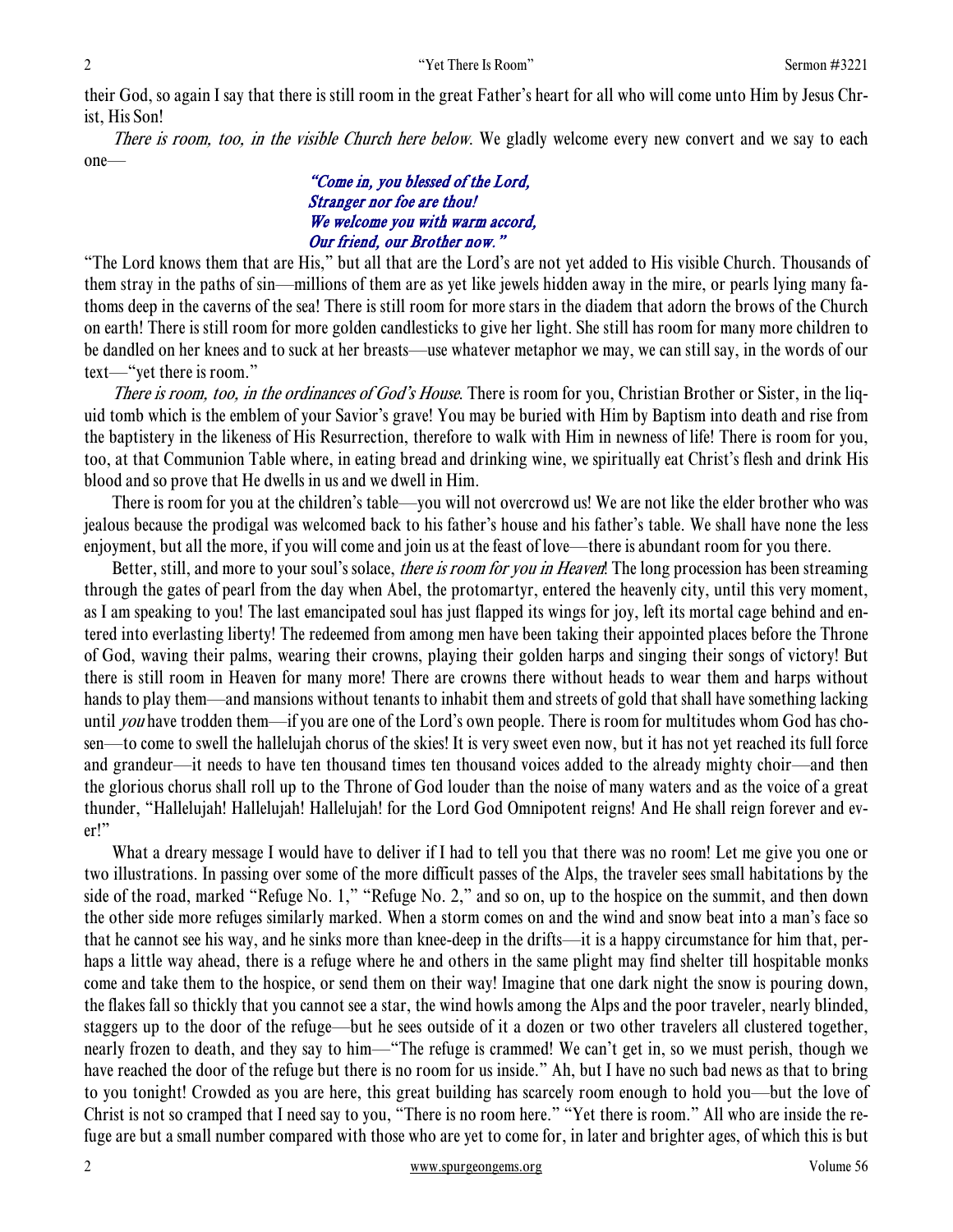#### Sermon #3221 3

the dawn, we believe that conversion work will go on far more rapidly and that the Lord's elect will be brought to Him in much greater numbers than in these days! Whether it will be so or not, it is our joy to tell you that "yet there is room" in the great Gospel Refuge which the Lord of the Way has so graciously provided for all who will enter it!

 Here is another picture. There has been a wreck out there upon the coast. The ship has struck upon the rocks and she is fast going to pieces. Some of the poor mariners are clinging to the mast—they have been hanging there for hours. Heavy seas have broken over them and they can hardly retain their hold. Some of the crew have already become exhausted and have fallen off into the deep—and the others who are clinging for dear life are almost frozen with cold! But look there—a rocket goes up—they believe that they have been spotted and, after a while, they see that a lifeboat is coming to their rescue! Perhaps the brave men give a cheer as they row with all their might to let the pour shipwrecked sailors know that there is help at hand. As the lifeboat comes nearer, its captain cries, "Oh, what a lot of men! What can we do with so many? We will take as many of you as we can, but there is not room for all." The men are helped off the wreck, one after the other, until they seem to fill the boat. Each man's place has two crammed into it, but at last the captain says, "It's no use. We can't take any more. Our boat is so full that she'll go down if we put in another man." It's all over with those poor souls that must be left behind, for before the gallant boat can make another trip, they must all have fallen into the waves of the sea and been lost.

 But I have no such sad tale to tell you tonight, for my Master's Gospel Lifeboat has thus far taken in but few compared with those she will yet take! I know not how many she will hold, but this I do know, that a multitude which no man can number shall be found within her and, amid songs of everlasting joy, they shall all be safely landed on the blessed shore where rocks and tempests will never again trouble them! The lifeboat is not yet full—there is still room in her for all who will trust in Jesus! Poor Mariner, give up clinging to that wreck on the rocks! Poor Sinner, give up clinging to your works and to your sins! There is room in the Gospel Lifeboat for you and all who will put themselves under the care of the great Captain of Salvation, our Lord and Savior Jesus Christ!

II. Now we will change our view of the subject by asking and answering a second question, WHEN IS THERE ROOM? Lay the emphasis upon the word, "yet," in the text. "Yet there is room." "Yet!" Ages have marched along with solemn tramp, generations have followed generations and all have yielded their quota to the great Church of Jesus Christ—but, "yet there is room" for millions more! There have been multitudes passing through the valley of repentance up to the Cross of Calvary! Multitudes beyond all human calculation have found peace and pardon in Christ! But, for all that, "yet there is room!" A few years ago the Churches of our land, and especially the Churches of Ireland, had a visitation of Divine Grace when many were converted to God. And in this Church we have had a revival that has lasted all the years of our pastorate. We have had no special season of revival—there has been a continual revival, practically all the time, at New Park Street, at Exeter Hall, at the Surrey Gardens and here in this Tabernacle. The blessed work of conversion goes on, never slowly, but quite as fast as we can keep pace with it! The Lord is constantly adding to our numbers! Sometimes, as on the last occasion, 74 in a single month! On another occasion, a hundred! But we can still say, "yet there is room," and if all the Churches in London and throughout the whole kingdom were to be multiplied exceedingly, we feel that we could still come to our pulpits as revival years passed over us and say, "yet there is room."

 Besides, Sinner, you are getting old now. Those gray hairs tell a tale of years that have passed. Your youth fled long ago and your early manhood is now over—God knows how you have spent it—but you are here, tonight, like an old barren tree, almost ready for the everlasting burning unless Sovereign Grace shall save you even now! And I am here to tell you that "yet there is room!" How old are you? Are you sixty? Are you past seventy? Can you look back over 80 years? Are you getting close to ninety? Well, even then, "yet there is room," for you and if you had outnumbered the years of Moses, yes, and if you had lived as long as Methuselah lived, I would still say to you, "yet there is room!"

Volume 56 www.spurgeongems.org 3 Think, too, of the many times that you have rejected Christ. Again and again the invitations of the great Giver of the Gospel Feast have been sent to you, but you have refused them all! Before I was born, some of you old people had many loving warnings and entreaties from godly ministers who have long since gone Home. You were not altogether unmoved by your mother's prayers and your father's supplications, and now, in these latter times, it has pleased God to speak to you by one who is so much younger than you—in words that would burn if they could, coming as they do, red-hot from a heart that is all on fire with love to your souls! My words have often reached your ears and have sometimes reached your consciences, too, yet the Lord knows how many vows have been made in this House and broken at the door—how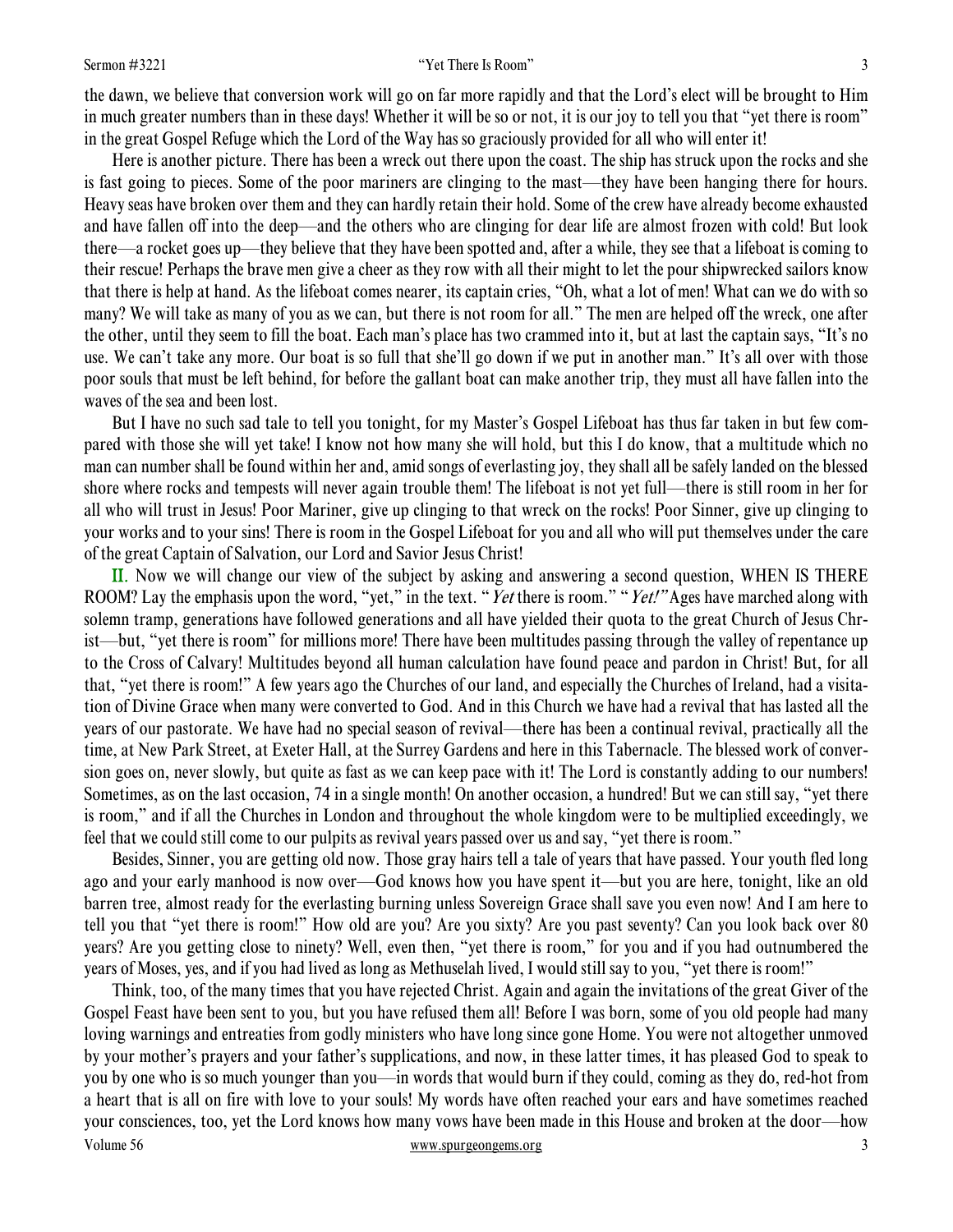many impressions have been made during the sermon—and obliterated before you have reached your homes! There are some of you who will find in me a swift witness against you at the bar of God! If you should say that you never heard the Gospel, I will testify that you have heard it plainly and faithfully declared time after time. I have not preached as I wish I could, but you have always been able to understand my message! I have not sought to find gaudy words and polished periods with which I might tickle your ears, but in God's name, I have told you that unless you repent and believe, you shall surely perish! And I have preached to you the love of Jesus and pointed you to His wounds and bid you look unto Him and live. Yet you have rejected every warning and every invitation that I have given you up till now. But, notwithstanding that, I am still sent to say to you, "Yet there is room—yet there is room."

 It may be that some of you have been adding sin to sin till you have now got to such a pitch as you never dreamed that you would reach. There is that young man over there in the gallery, who used to be at every Prayer Meeting and used to attend one of the Bible classes and all the services. You know, young man, to whom I am referring—that young man did run well, but he first went astray just a little bit and then still more—then he went from bad to worse and now he has gone to the worst of all! Let it never be told where it may reach his father's ears, what sin he has committed only this week! Ah, young man, if you had been told, even a little while ago, that you would sin thus, you would have said, as Hazael said to Elisha, "But what? Is your servant a dog that he should do this great thing?" You would not have believed yourself capable of falling so low as to commit the offense in which you have now indulged! And I venture to prophesy that although you think you have repented of it, you will return to it as the dog turns to his own vomit and as the sow that was washed returns to her wallowing in the mire! There are some sinners who never seem to be satisfied till they have gone to the full limit of their tether. They are like the waves of the sea that must keep on advancing until they have reached their flood tide and can go no further. Yet Sinner, though all this is so terribly true of you, though you have gone as far as you can go in sin, "yet there is room" even for you in that cleansing Fountain of which I spoke a few minutes ago!

 Probably I am addressing some who will never see another year roll over their heads. No, I may say that it is an absolute certainty concerning not merely one or two, but concerning many here present! I do not know how many out of the six or seven thousand persons now present will, according to the ordinary rate of mortality, die within a year from this night, but certainly a considerable number will. Therefore I am not talking fanatical nonsense, but solid truth! There are some persons here who will not even see another month on earth—and very many who will never see another year. And there may be at least one here who will not see even another day! How near this makes us feel to the unseen world, how close to death! I have known many such cases as this. One of the officers or members of the Church meets me as I am coming in, and says to me, "Do you remember So-and-So?" "Yes, I think I do. Where does he sit?" "Well, there is his seat." "Oh, yes!" I reply, "I remember him well. What about him?" "Why," says the friend, "last Sunday morning, as he was walking home after the service here, he was taken ill, went straight to bed and died." Some of you know the Brother to whom I am referring. Not long ago, another friend said to me, "Do you know Mr. So-and-So?" "Oh, yes!" I answered, "why do you ask?" "Well, dear Pastor," he said, "the Lord has been pleased to call her to Himself quite suddenly." It is often thus—the stroke falls where it was least expected and God, in a moment, calls one and another of our friends to meet their final doom. We cannot say to any of those who have been called away from our midst, "yet there is room," but we can say it to you who are here!

III. I think I have dwelt long enough on that word, "yet." I want in closing to ask another question, WHY IS THERE ROOM?

 How do we know that there is still room? Well, our text is enough to make us sure, even if we had nothing else, but we have other reasons for knowing, "yet there is room." And the first reason is because the decree of election is vast and wide. Those individuals who try to caricature our doctrinal sentiments are in the habit of saying that we teach that God has chosen a few to be saved and left the great majority of mankind to perish. They know that we have never said any such thing! And they also know that no man of any standing in our denomination has ever said any such a thing! On the contrary, we believe that God has ordained a countless host, so numerous that no man can number it, who shall be everlastingly saved! And we think we have some warrant for believing that the number of the saved will vastly exceed the number of the lost, that in all things Christ may have the preeminence. Certainly, whatever may be our opinion upon that matter, we rejoice that the lines of Divine Election are not narrow, that the chosen people of God are not a mere hand-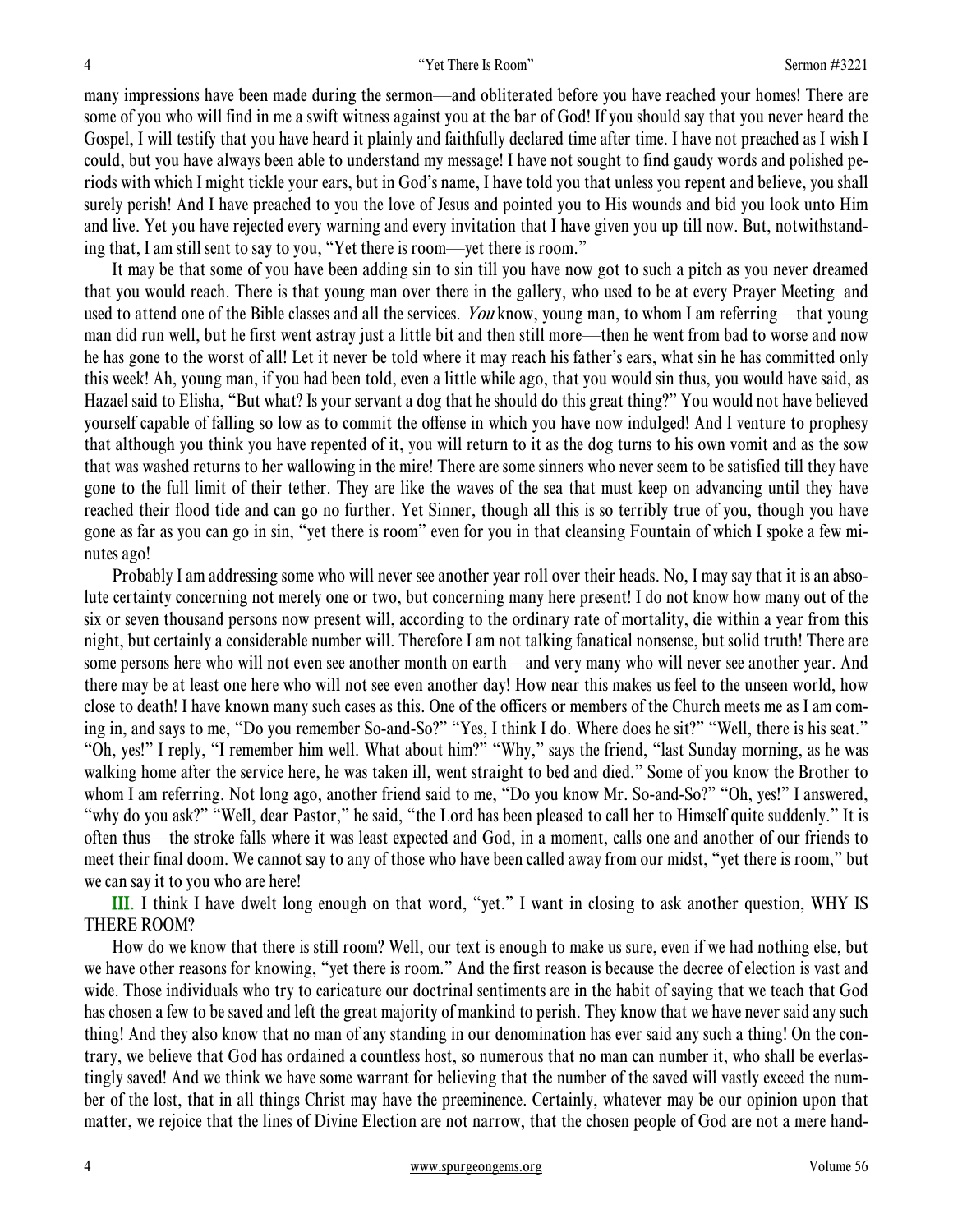#### Sermon #3221 5

ful—and we believe that when the time comes for the great King to make up His jewels, it shall be found that the case contains such multitudes of them that they shall be beyond all human calculation! It is our joy to know that God has chosen a great host to be saved and, as they have not all been saved yet, it is clearly proved that, "yet there is room!"

Again, we believe that Christ *offered an Infinite Sacrifice for the redemption of His people*. We cannot look at His blessed Person as the God-Man, Christ Jesus, without believing that the sufferings of such a Substitute for sinners must have had an infinite value—so we are fully persuaded that no limit can be set to the merit of Christ's death—although we also believe that Christ had a definite purpose in His death which cannot be frustrated—and that this purpose was the salvation, not of all men—but of as many as His Father had given Him, according to His own words, "I lay down My life for the sheep." And according to Paul's words, "Christ loved the church and gave Himself for it." Yet so great a Sacrifice as that of Christ could not have been offered without a great objective in view! In fact, He told His disciples that "the Son of Man came...to give His life a ransom for many." We therefore believe that in the great fold wherein the Good Shepherd preserves His blood-bought sheep, there is yet room for many more to enter!

Further, we come to the same conclusion by considering the great design of God in the whole of His Providential arrangements—in the permission of the Fall and in the wondrous plan by which the Fall, itself, is made to minister to God's Glory by being a foil, a dark background, to set forth the brightness of the Divine Grace which delivers sinners from eternal ruin! We believe that the objective of the Covenant of Grace and of the plan of Redemption so amazing as that which is revealed in the Scriptures could not have been a small one! It must be a great multitude of redeemed souls that will satisfy Christ for the terrible travail of soul that He endured—it cannot be an insignificant company that will be won by His almighty hands and His holy arms, but a mighty host who shall be the fulfillment of the Lord's eternal design and bring to Him due honor and glory forever and ever! Therefore, also for this reason we are persuaded that "yet there is room."

Moreover, Brothers and Sisters, when we consider *the prevalence of Jesus' plea and the Omnipotence of the Holy* Spirit's agency. When we see the daily preparation which God makes for sending out fresh ministers of the Gospel. When we understand that the earth is to be filled with the knowledge of the Lord as the waters cover the sea—and because we believe that the millennial reign of Christ will certainly begin at the time that God has appointed—we are persuaded that there are unnumbered millions yet to come to the Gospel Feast and, therefore, we still cry, "yet there is room!" At that great banquet there shall not be one seat that shall be empty at the last! God has made provision for just as many as will come and it shall be found that the provision is sufficient for all the guests who accept the King's invitation—that the great eternal decision of God was not frustrated and that even the perversity of man's wicked will, which keep him from coming to God, shall be made, somehow or other, to reflect honor on the great Giver of the feast! Not a chair shall be vacant at that feast and not one of the redeemed shall be missing when the role is called at that day! We have not yet reached that period, so we can still say, "yet there is room."

Volume 56 www.spurgeongems.org 5 Well, Sinner, as it is true that "yet there is room," we have a word of warning to say to you. There is room in the precious blood of Christ, there is room at the Gospel Feast, there is room in the Church on earth, there is room in Heaven—but if you will not occupy this room, I must solemnly tell you that there is room for you elsewhere! Alas, there is room in Hell! There may hardly be prisons enough for all the criminals on earth, but there is room for them in Hell! There are "nations that forget God." There are myriads that hate Him, there are millions more that neglect His great Salvation, but there is room for them all in Hell if they will not repent and believe the Gospel! Blasphemer, there is room in Hell for you! Despiser of God's Day and of God's Word, there is room in Hell for you! And for some of you it may be that there are only a few more weeks or days—and then you will enter upon your terrible heritage! Grow on, you tares, till you ripen, and then, when you are bound up in bundles to be burned, let the bundles be ever so big, there is room for them all in Hell! Proud boasters, you may speak what Jude calls, "great swelling words," now, declaring that you will fight the matter out with God, but you will find that in Hell there is room to humble you and room to destroy you there to all eternity! Is it not enough to make a man's heart break even to think of such a terrible doom? Then what will it be to have to endure it without any hope of release forever? I remind you again that some of you will be there before long unless you repent! Oh, by the living God, in whose name I speak to you, I do entreat you, if you love yourselves, consider these things! For if you will not have Christ as your Savior, you will have His wrath remaining upon you forever and ever! If the message of God is despised by you, how shall you escape if you neglect so great a Salvation? Sinner, are you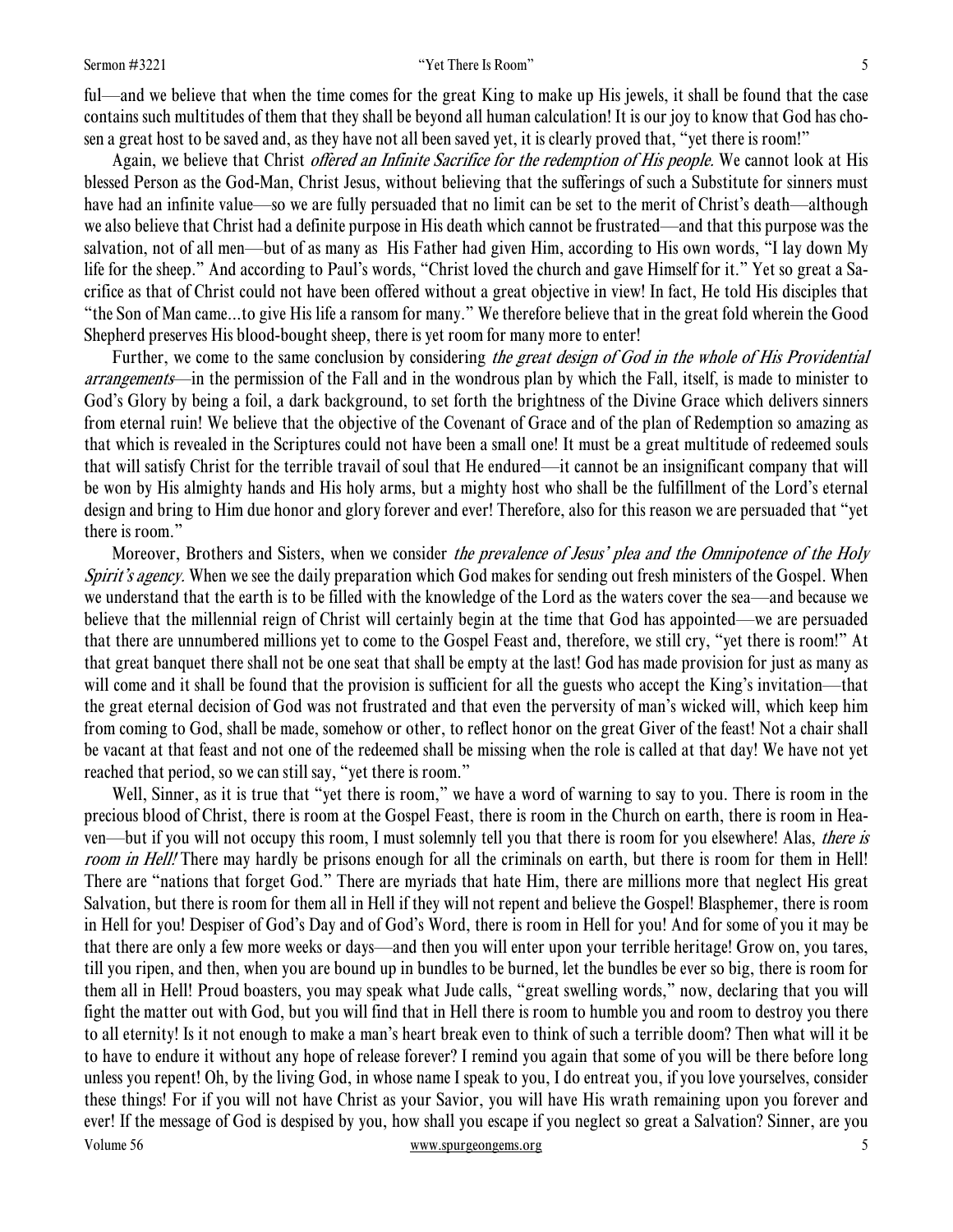resolved to make your bed in Hell? Soul, have you set your heart on it? Will you tonight give your hand to Satan and promise to be his slave forever? Stop, Man! This may be the last time that your conscience will ever be alarmed, so I plead with you to trust in Christ before I send you away to your homes. Think seven times before you do reject Him this once more, lest the slighted, grieved, almighty Spirit should depart from you and never strive with you again!

 My last thought which I pass on to every unconverted sinner, is this—as there is room in the blood of Christ, as there is room in Heaven, why not for me? Will not each sinner here also say, why not for me? Soul, what does God say to you tonight? "Believe on the Lord Jesus Christ and you shall be saved." So this is what you have to do—obey the gracious message and believe in Christ! To believe on Christ is to trust Him and I am sure that He deserves your trust. He is God, able to save you—and He is Man, willing to save you. He would not have died if He had not loved sinners. He stands pleading with you tonight, blessed be His name, and though it has been with stern words that He has spoken to your conscience, now He asks you to trust Him and He says that if you do, you shall be saved! Soul, will you trust Him now? I hope the Spirit of God will lead you to say, "Yes, I will trust Jesus tonight. I feel utterly unworthy, but then He died to save the unworthy. My heart is very hard, but I know that He can soften it. I do not feel my need of Him as I should feel it, but He did not tell me I was to feel my need and make that my qualification. He said, 'Let him that is thirsty, come. And whoever will, let him take the Water of Life freely.' I will venture to come to Him while yet there is room."

Perhaps the black doubt comes to you, "Is there room for me?" My answer to that question is this—you are commanded to believe on the Lord Jesus Christ! It is impossible for you to do that and yet be lost! You shall find that there is room for you, room which no one but yourself can occupy, room in that Kingdom of which Christ says that it was ordained for you before the foundation of the world! Your business, Sinner, is to trust Christ just as you are, now, and just where you are! O my Hearers, you whose souls are committed to my trust, I feel that I must have your souls for my Master! He knows that I care for no wages but your immortal souls! He knows that if He denies me your souls, I shall feel that I have labored in vain and spent my strength for nothing. This year God has blessed the Word to many, many hearts! Hardly a day has passed without someone being blessed and not a sermon have I preached in this Tabernacle without hearing afterwards of conversions through it—and I sincerely trust that it may continue. Lord, speak to hearts that have resisted You until now! Sovereign Grace, there is nothing that can stand against You—Your goings forth are mighty and Irresistible! You speak, and it is done, You command and it stands fast forever! Speak, Lord, and Your servants shall hear and this night they shall say, "We will come unto You while yet there is room."

May God grant that many shall come to Jesus this very moment, for His dear name's sake! Amen.

## EXPOSITION BY C. H. SPURGEON: LUKE 14:7-24.

 Verse 7. And He put forth a parable to those which were bidden, when He marked how they chose out the chief rooms. This parable was by far the best part of the entertainment of the day!

7-9. Saying unto them, When you are bidden of any man to a wedding, sit not down in the highest place lest a more honorable man than you is bidden of him; and he that bade you and him comes and says to you, Give this man place; and you begin with shame to take the lowest place. For, of course, the next room is full, and the next, and the only vacant seat, when the feast has begun, will probably be in the very lowest room of the house.

10. But when you are bidden, go and sit down in the lowest place, that when he that bade you come, he may say unto you, Friend, go up higher. Then shall you have worship in the presence of them that sit at the meal with you. Note that our Savior was not just then talking to His disciples, or else He would have given more spiritual reasons for His advice. But, speaking to the people who were gathered as guests at the Pharisee's house, He appealed to them with an argument suitable to themselves. We may, however, extract the marrow from this bone! Let us not covet the highest place. Let us not desire honor among men. In the Church of God the way upward is downward. He that will do the lowest work shall have the highest honor. Our Master washed His disciples' feet and we are never more honored than when we are permitted to imitate His example.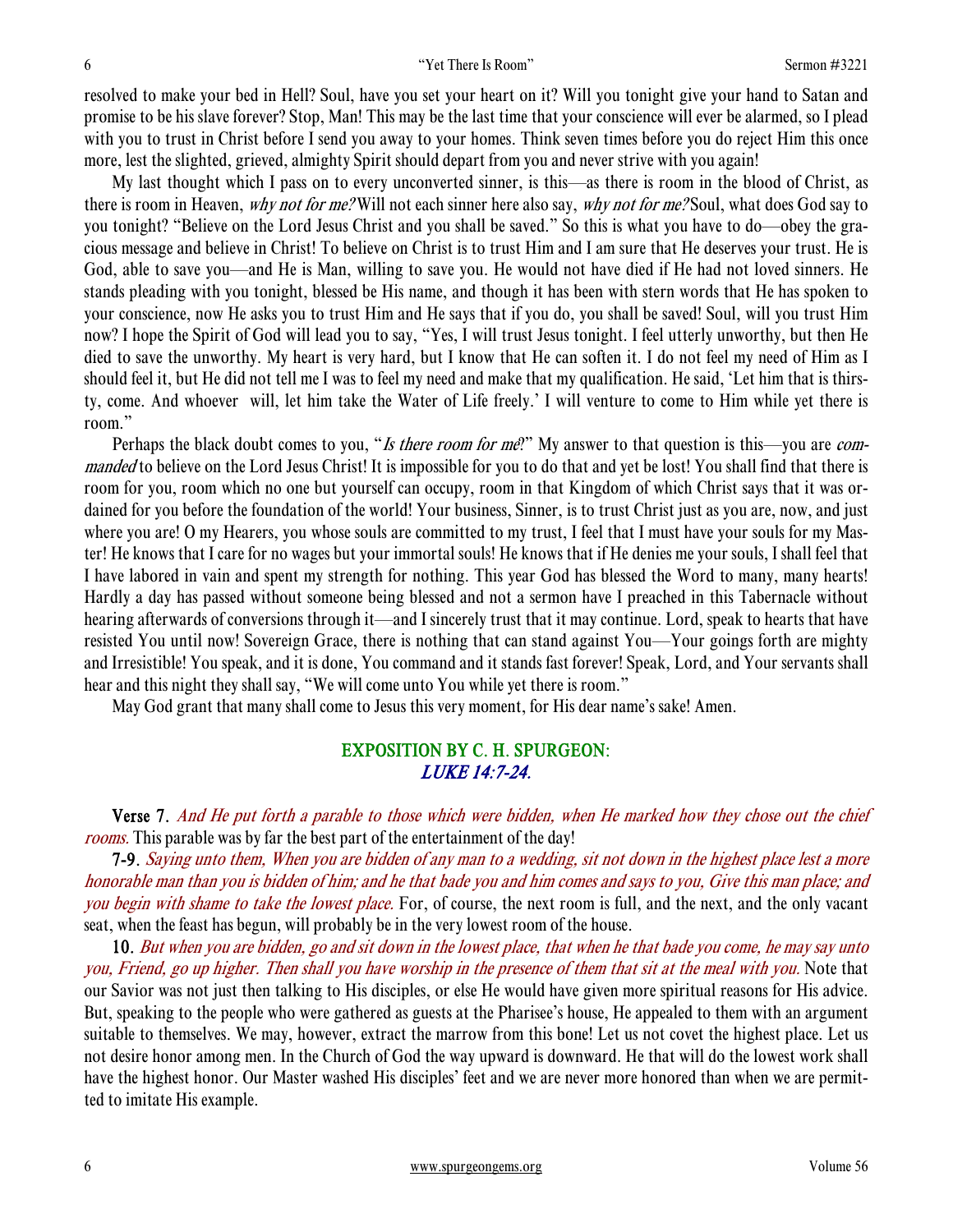11. For whoever exalts himself shall be abased; and he that humbles himself shall be exalted. There is a conspiracy of Heaven and earth and Hell to put down proud men, neither good nor bad—the highest nor the lowest can endure those who are self-exalted! But if you are willing to take your right place, which is probably the lowest, you shall soon find honor in the midst of your brethren!

12. Then said He also to him that bade Him, When you make a dinner or a supper, call not your friends nor your brethren, neither your kinsmen, nor your rich neighbor lest they also bid you again, and a recompense is made you. Our Savior, you see, keeps to one line of instruction. It was a feast, so He used the feast to teach another lesson. It is always well, when men's minds are running in a certain direction, to make use of that particular current. When a feast is uppermost in the minds of men, it is no use starting another subject. So the Savior rides upon the back of the banquet, making it to be His steed! Note His advice to His host—"Try to avoid doing that for which you will be recompensed. If you are rewarded for it, the transaction is over. But if not, then it stands recorded in the Book of God and it will be recompensed to you in the Great Day of Account."

13, 14. But when you make a feast, call the poor, the maimed, the lame, the blind: and you shall be blessed; for they cannot recompense you: for you shall be recompensed at the resurrection of the just. It should be your ambition to have something set down to your credit "at the resurrection of the just." If you do someone a kindness with a view to gaining gratitude, you will probably be disappointed. And even if you should succeed, what is the gratitude worth? You have burned your firewood, you have seen the brief blaze, and there is an end of it. But if you get no present return for your holy charity, so much the better for you!

 15, 16. And when one of them that sat at the meal with Him heard these things, he said unto Him, Blessed is he that shall eat bread in the Kingdom of God. Then said He unto him. As if to prove what a privilege it is to be permitted to "eat bread," there, but that the persons who appear most likely to do so will never taste of it—and that the most unlikely persons will be brought into it. Jesus "said unto him."

16, 17. A certain man made a great supper and bade many: and sent his servants at supper time to say to them that were bidden, Come, for all things are now ready. [See Sermon #1354, Volume 23—ALL THINGS ARE READY, COME—Read/download the entire sermon, free of charge, at http://www.spurgeongems.org.] They had accepted the invitation, so they were pledged to be present but, in the meantime, they had changed their minds with regard to their intended host—and they were unwilling to grace his feast.

18. And they all with one consent began to make excuses. The first said unto him, I have bought a piece of ground, and I must go and see it: I pray you have me excused. Yet it was supper time and people do not generally go to see pieces of ground at night! And if the man had bought the land, he ought to have seen it before he bought it! People do not generally buy land without looking at it. A bad excuse is worse than none. [See Sermon #578, Volume 10—A BAD EXCUSE IS WORSE THAN NONE—Read/download the entire sermon, free of charge, at http://www.spurgeongems.org.] and this is one of those excuses which will not hold water for a minute!

19. And another said, I have bought five yoke of oxen, and I go to inspect them: I pray you have me excused. He pretended that he had bought five yoke of oxen without inspecting them and that he wanted to inspect them after he had bought them, when, of course, he could not cancel the bargain! A likely story! But, when men want to make an excuse, and they have no truth to serve as the raw material, they can always make one out of a lie!

20. And another said, I have married a wife, and therefore I cannot come. [See Sermon #2122, Volume 36—A STRAIGHT TALK— Read/download the entire sermon, free of charge, at http://www.spurgeongems.org.] This man did not ask to be excused—he had married a wife, so that settled the matter! Of course he could not go to the feast.

21. So that servant came and told his lord these things. Every true servant of Christ should go to his Lord and tell him what reception his Master's message has had. After service, we sometimes have an enquirers' meeting, but after every sermon there ought to be a meeting of the servant with his Lord to tell the result of the errand on which he has been sent. Sometimes, as in this case, it will be a very painful meeting as the servant tells how his Master's message has been despised and His invitation rejected.

21. Then the master of the house being angry. Notice what the Lord does even when He is angry—He invents some new way of showing mercy to men! "The master of the house being angry."

Volume 56 www.spurgeongems.org 7